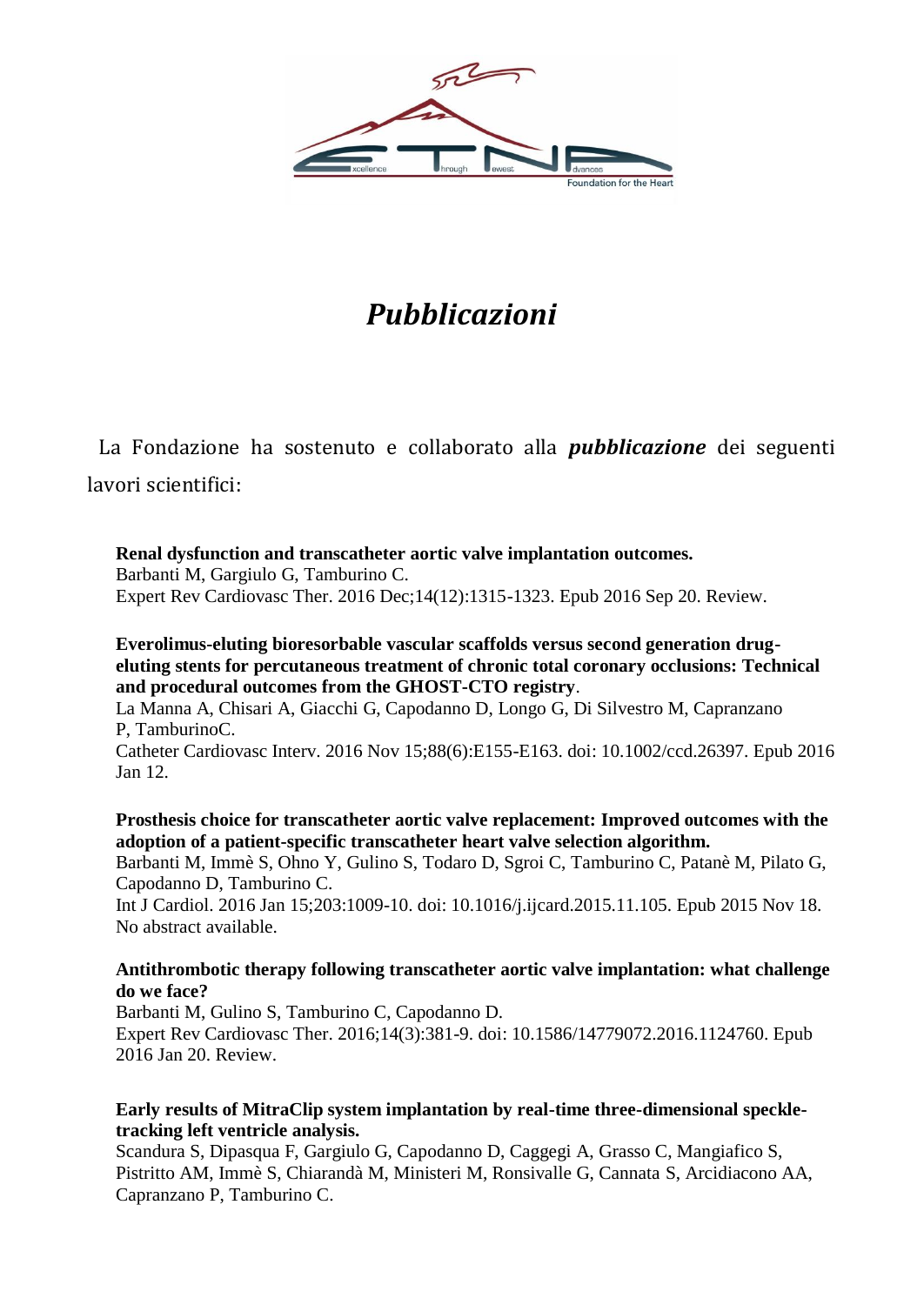

J Cardiovasc Med (Hagerstown). 2016 Nov;17(11):843-9. doi:10.2459/JCM.0000000000000284.

#### **[Bivalirudin versus heparin with or without glycoprotein IIb/IIIa inhibitors in patients](https://www.ncbi.nlm.nih.gov/pubmed/25746943)  [with STEMI undergoing primary PCI: An updated meta-analysis of 10,350 patients from](https://www.ncbi.nlm.nih.gov/pubmed/25746943)  [five randomized clinical trials.](https://www.ncbi.nlm.nih.gov/pubmed/25746943)**

Capodanno D, Gargiulo G, Capranzano P, Mehran R, Tamburino C, Stone GW. Eur Heart J Acute Cardiovasc Care. 2016 Jun;5(3):253-62. doi: 10.1177/2048872615572599. Epub 2015 Mar 6.

#### **[Revisiting Sex Equality With Transcatheter Aortic Valve Replacement Outcomes: A](https://www.ncbi.nlm.nih.gov/pubmed/26184614)  [Collaborative, Patient-Level Meta-Analysis of](https://www.ncbi.nlm.nih.gov/pubmed/26184614) 11,310 Patients.**

O'Connor SA, Morice MC, Gilard M, Leon MB, Webb JG, Dvir D, Rodés-Cabau J, Tamburino C, Capodanno D, D'Ascenzo F, Garot P, Chevalier B, Mikhail GW, Ludman PF. J Am Coll Cardiol. 2015 Jul 21;66(3):221-8. doi: 10.1016/j.jacc.2015.05.024.

#### **[5-Year Outcomes After Transcatheter Aortic Valve Implantation With CoreValve](https://www.ncbi.nlm.nih.gov/pubmed/26117458)  [Prosthesis.](https://www.ncbi.nlm.nih.gov/pubmed/26117458)**

Barbanti M, Petronio AS, Ettori F, Latib A, Bedogni F, De Marco F, Poli A, Boschetti C, De Carlo M, Fiorina C, Colombo A, Brambilla N, Bruschi G, Martina P, Pandolfi C, Giannini C, Curello S, Sgroi C, Gulino S, Patanè M, Ohno Y, Tamburino C, Attizzani GF, Immè S, Gentili A, Tamburino C.

JACC Cardiovasc Interv. 2015 Jul;8(8):1084-91. doi: 10.1016/j.jcin.2015.03.024. Epub 2015 Jun 24.

#### **[Early discharge after transfemoral transcatheter aortic valve implantation.](https://www.ncbi.nlm.nih.gov/pubmed/26076940)**

Barbanti M, Capranzano P, Ohno Y, Attizzani GF, Gulino S, Immè S, Cannata S, Aruta P, Bottari V, Patanè M, Tamburino C, Di Stefano D, Deste W, Giannazzo D, Gargiulo G, Caruso G, Sgroi C, Todaro D, di Simone E, Capodanno D, Tamburino C. Heart. 2015 Sep;101(18):1485-90. doi: 10.1136/heartjnl-2014-307351. Epub 2015 Jun 15.

#### **[Five-year outcomes of percutaneous coronary intervention versus coronary artery bypass](https://www.ncbi.nlm.nih.gov/pubmed/26025863)  [graft surgery in patients with left main coronary artery disease: An updated meta-analysis](https://www.ncbi.nlm.nih.gov/pubmed/26025863)  [of randomized trials and adjusted observational studies.](https://www.ncbi.nlm.nih.gov/pubmed/26025863)**

Gargiulo G, Tamburino C, Capodanno D.

Int J Cardiol. 2015 Sep 15;195:79-81. doi: 10.1016/j.ijcard.2015.05.136. Epub 2015 May 22. No abstract available.

## **[Cyphering the mechanism of late failure of bioresorbable vascular scaffolds in](https://www.ncbi.nlm.nih.gov/pubmed/25999117)  [percutaneous coronary intervention of the left main coronary artery.](https://www.ncbi.nlm.nih.gov/pubmed/25999117)**

Gargiulo G, Longo G, Capodanno D, Francaviglia B, Capranzano P, Tamburino C.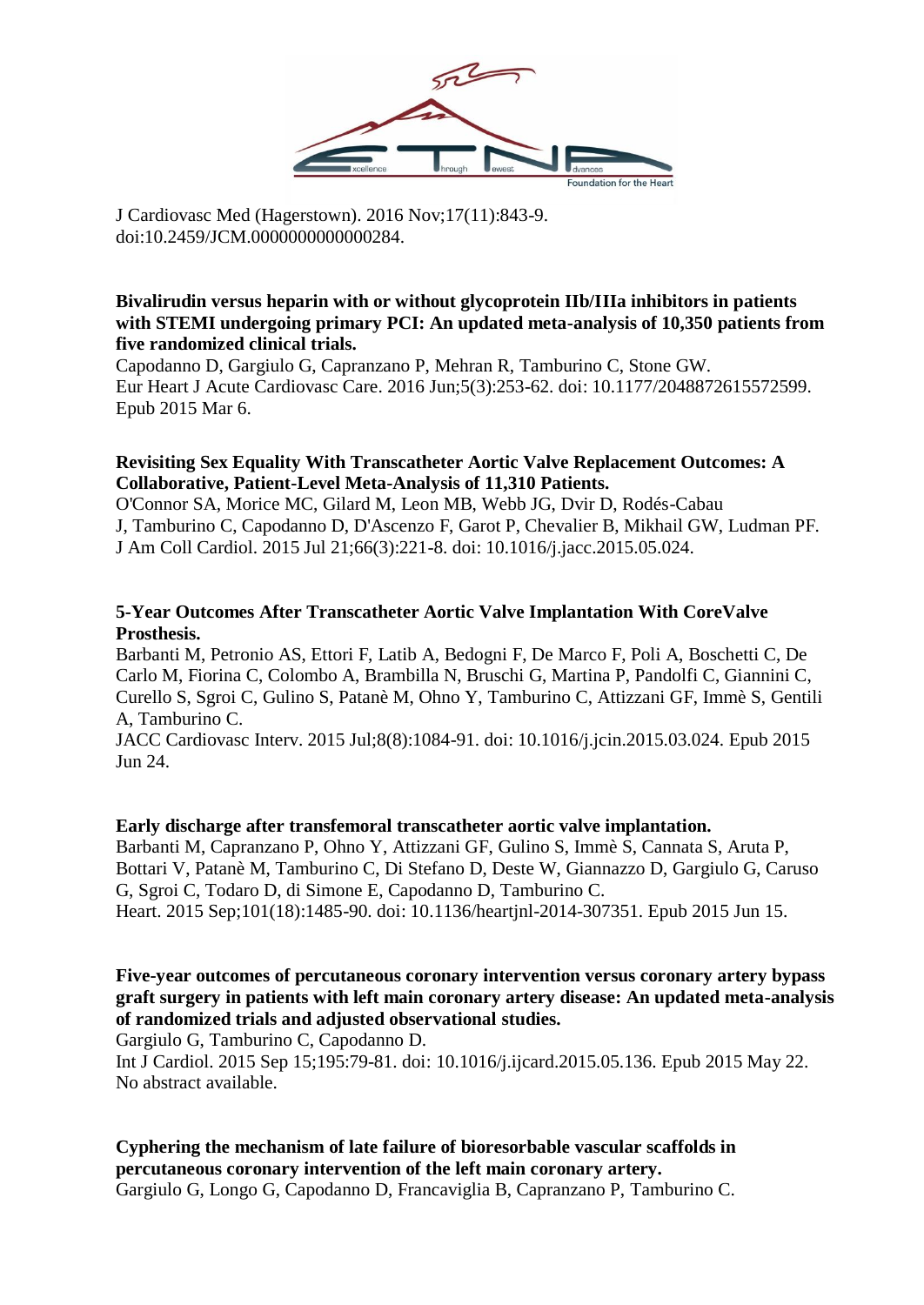

JACC Cardiovasc Interv. 2015 May;8(6):e95-7. doi: 10.1016/j.jcin.2014.12.236. No abstract available.

#### **[Impact of moderate preoperative chronic kidney disease on mortality after transcatheter](https://www.ncbi.nlm.nih.gov/pubmed/25885876)  [aortic valve implantation.](https://www.ncbi.nlm.nih.gov/pubmed/25885876)**

Gargiulo G, Capodanno D, Sannino A, Perrino C, Capranzano P, Stabile E, Trimarco B, Tamburino C, Esposito G.

Int J Cardiol. 2015;189:77-8. doi: 10.1016/j.ijcard.2015.04.077. Epub 2015 Apr 11. No abstract available.

#### **[Longitudinal elongation, axial compression, and effects on strut geometry of bioresorbable](https://www.ncbi.nlm.nih.gov/pubmed/25703882)  vascular scaffolds: insights from 2- [and 3-dimensional optical coherence tomography](https://www.ncbi.nlm.nih.gov/pubmed/25703882)  [imaging.](https://www.ncbi.nlm.nih.gov/pubmed/25703882)**

Ohno Y, Attizzani GF, Capodanno D, Tamburino CI, Longo G, Fujino Y, Capranzano P, Tamburino C.

JACC Cardiovasc Interv. 2015 Mar;8(3):e35-7. doi: 10.1016/j.jcin.2014.10.012. Epub 2015 Feb 18. No abstract available.

#### **[New-onset coronary aneurism and late-acquired incomplete scaffold apposition after full](https://www.ncbi.nlm.nih.gov/pubmed/25703870)  [polymer jacket of a chronic total occlusion with bioresorbable scaffolds.](https://www.ncbi.nlm.nih.gov/pubmed/25703870)**

Gargiulo G, Mangiameli A, Granata F, Ohno Y, Chisari A, Capodanno D, Tamburino C, La Manna A.

JACC Cardiovasc Interv. 2015 Mar;8(3):e41-3. doi: 10.1016/j.jcin.2014.10.022. Epub 2015 Feb 18. No abstract available.

#### **[Moderate and severe preoperative chronic kidney disease worsen clinical outcomes after](https://www.ncbi.nlm.nih.gov/pubmed/25652319)  [transcatheter aortic valve implantation: meta-analysis of 4992 patients.](https://www.ncbi.nlm.nih.gov/pubmed/25652319)**

Gargiulo G, Capodanno D, Sannino A, Perrino C, Capranzano P, Stabile E, Trimarco B, Tamburino C, Esposito G.

Circ Cardiovasc Interv. 2015 Feb;8(2):e002220. doi:

10.1161/CIRCINTERVENTIONS.114.002220. Review.

#### **[Impact of postoperative acute kidney injury on clinical outcomes after transcatheter aortic](https://www.ncbi.nlm.nih.gov/pubmed/25641565)  [valve implantation: A meta-analysis of 5,971 patients.](https://www.ncbi.nlm.nih.gov/pubmed/25641565)**

Gargiulo G, Sannino A, Capodanno D, Perrino C, Capranzano P, Barbanti M, Stabile E, Trimarco B, Tamburino C, Esposito G.

Catheter Cardiovasc Interv. 2015 Sep;86(3):518-27. doi: 10.1002/ccd.25867. Epub 2015 Feb 17.

**[Extended use of percutaneous edge-to-edge mitral valve repair beyond EVEREST](https://www.ncbi.nlm.nih.gov/pubmed/25499300)  [\(Endovascular Valve Edge-to-Edge Repair\) criteria: 30-day and 12-month clinical and](https://www.ncbi.nlm.nih.gov/pubmed/25499300)  [echocardiographic outcomes from the GRASP \(Getting Reduction of Mitral Insufficiency](https://www.ncbi.nlm.nih.gov/pubmed/25499300)  [by Percutaneous Clip Implantation\) registry.](https://www.ncbi.nlm.nih.gov/pubmed/25499300)**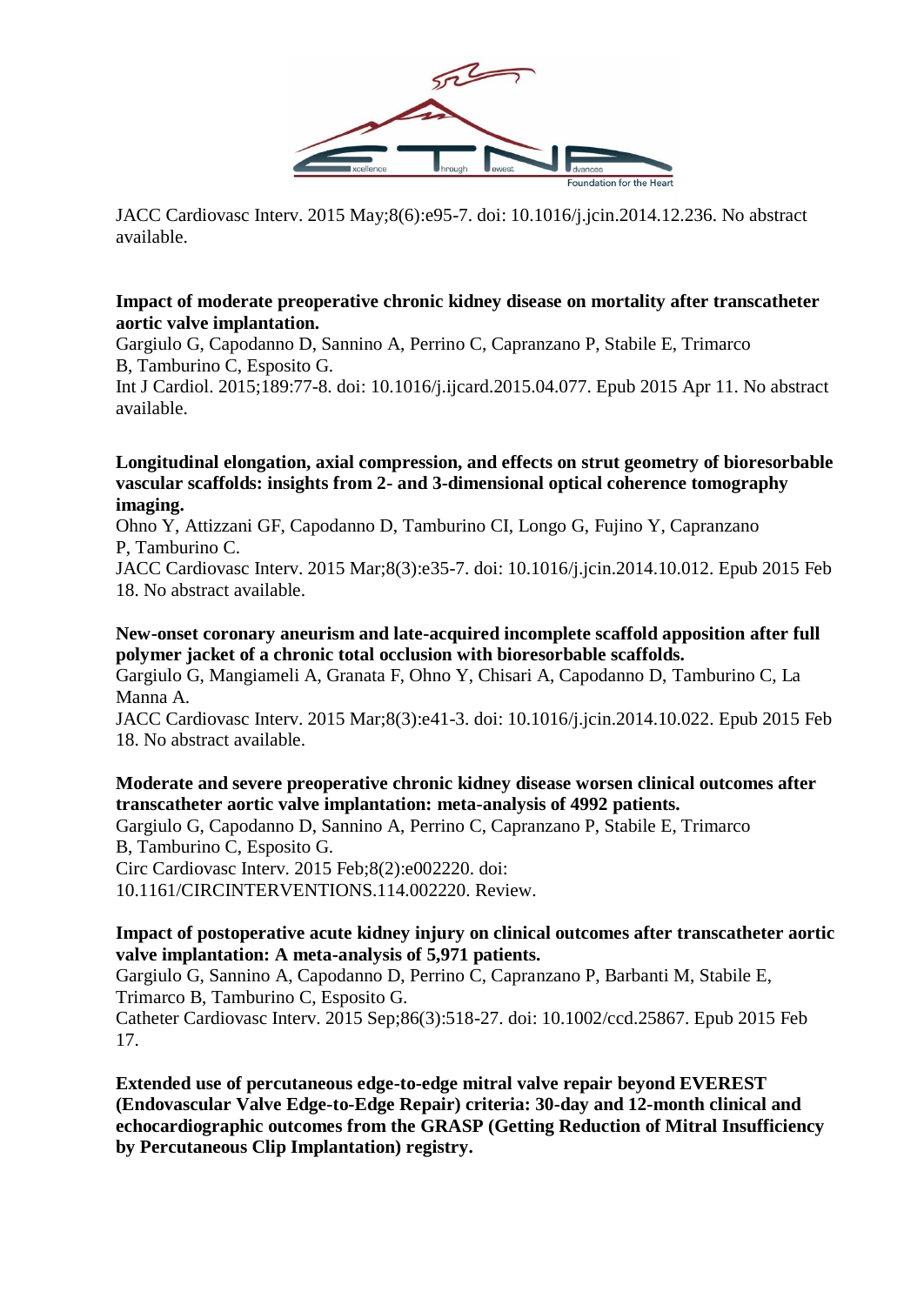

Attizzani GF, Ohno Y, Capodanno D, Cannata S, Dipasqua F, Immé S, Mangiafico S, Barbanti M, Ministeri M, Cageggi A, Pistritto AM, Giaquinta S, Farruggio S, Chiarandà M, Ronsivalle G, Schnell A, Scandura S, Tamburino C, Capranzano P, Grasso C. JACC Cardiovasc Interv. 2015 Jan;8(1 Pt A):74-82. doi: 10.1016/j.jcin.2014.07.024. Epub 2014 Dec 10.

#### **[Acute Kidney Injury With the RenalGuard System in Patients Undergoing Transcatheter](https://www.ncbi.nlm.nih.gov/pubmed/26386766)  [Aortic Valve Replacement: The PROTECT-TAVI Trial \(PROphylactic effecT of](https://www.ncbi.nlm.nih.gov/pubmed/26386766)  [furosEmide-induCed diuresis with matched isotonic intravenous hydraTion in](https://www.ncbi.nlm.nih.gov/pubmed/26386766)  [Transcatheter Aortic Valve Implantation\).](https://www.ncbi.nlm.nih.gov/pubmed/26386766)**

Barbanti M, Gulino S, Capranzano P, Immè S, Sgroi C, Tamburino C, Ohno Y, Attizzani GF, Patanè M, Sicuso R, Pilato G, Di Landro A, Todaro D, Di Simone E, Picci A, Giannetto G, Costa G, Deste W, Giannazzo D, Grasso C, Capodanno D, Tamburino C. JACC Cardiovasc Interv. 2015 Oct;8(12):1595-604. doi: 10.1016/j.jcin.2015.07.012. Epub 2015 Sep 17.

#### **[1-Year Outcomes After Transfemoral](https://www.ncbi.nlm.nih.gov/pubmed/26271063) Transcatheter or Surgical Aortic Valve [Replacement: Results From the Italian OBSERVANT Study.](https://www.ncbi.nlm.nih.gov/pubmed/26271063)**

Tamburino C, Barbanti M, D'Errigo P, Ranucci M, Onorati F, Covello RD, Santini F, Rosato S, Santoro G, Fusco D, Grossi C, Seccareccia F; OBSERVANT Research Group. J Am Coll Cardiol. 2015 Aug 18;66(7):804-12. doi: 10.1016/j.jacc.2015.06.013.

## **[Acute left atrial spontaneous echocardiographic contrast and suspicious thrombus](https://www.ncbi.nlm.nih.gov/pubmed/25326740)  [formation following mitral regurgitation reduction with the MitraClip system.](https://www.ncbi.nlm.nih.gov/pubmed/25326740)**

Ohno Y, Attizzani GF, Capodanno D, Dipasqua F, Barbanti M, Cannata S, Immé S, Ministeri M, Caggegi A, Pistritto AM, Ronsivalle G, Capranzano P, Mangiafico S, Scandura S, Tamburino C, Grasso C.

JACC Cardiovasc Interv. 2014 Nov;7(11):1322-3. doi: 10.1016/j.jcin.2014.04.027. Epub 2014 Oct 15. No abstract available.

#### **[Impact of balloon post-dilation on clinical outcomes after transcatheter aortic valve](https://www.ncbi.nlm.nih.gov/pubmed/25234674)  [replacement with the self-expanding CoreValve prosthesis.](https://www.ncbi.nlm.nih.gov/pubmed/25234674)**

Barbanti M, Petronio AS, Capodanno D, Ettori F, Colombo A, Bedogni F, De Marco F, De Carlo M, Fiorina C, Latib A, Testa L, Bruschi G, Poli A, Giannini C, Curello S, Maffeo D, Sgroi C, Martina P, Gulino S, Patanè M, Ohno Y, Attizzani GF, Immè S, Cannata S, Gentili A, Rossi A, Tamburino C.

JACC Cardiovasc Interv. 2014 Sep;7(9):1014-21. doi: 10.1016/j.jcin.2014.03.009.

#### **[Catheter-based edge-to-edge mitral valve repair after percutaneous mitral valve](https://www.ncbi.nlm.nih.gov/pubmed/24954567)  [annuloplasty failure.](https://www.ncbi.nlm.nih.gov/pubmed/24954567)**

Grasso C, Attizzani GF, Ohno Y, Dipasqua F, Mangiafico S, Ministeri M, Caggegi A, Cannata S, Scandura S, Tamburino C.

JACC Cardiovasc Interv. 2014 Jul;7(7):e85-6. doi: 10.1016/j.jcin.2013.11.027. Epub 2014 Jun 18. No abstract available.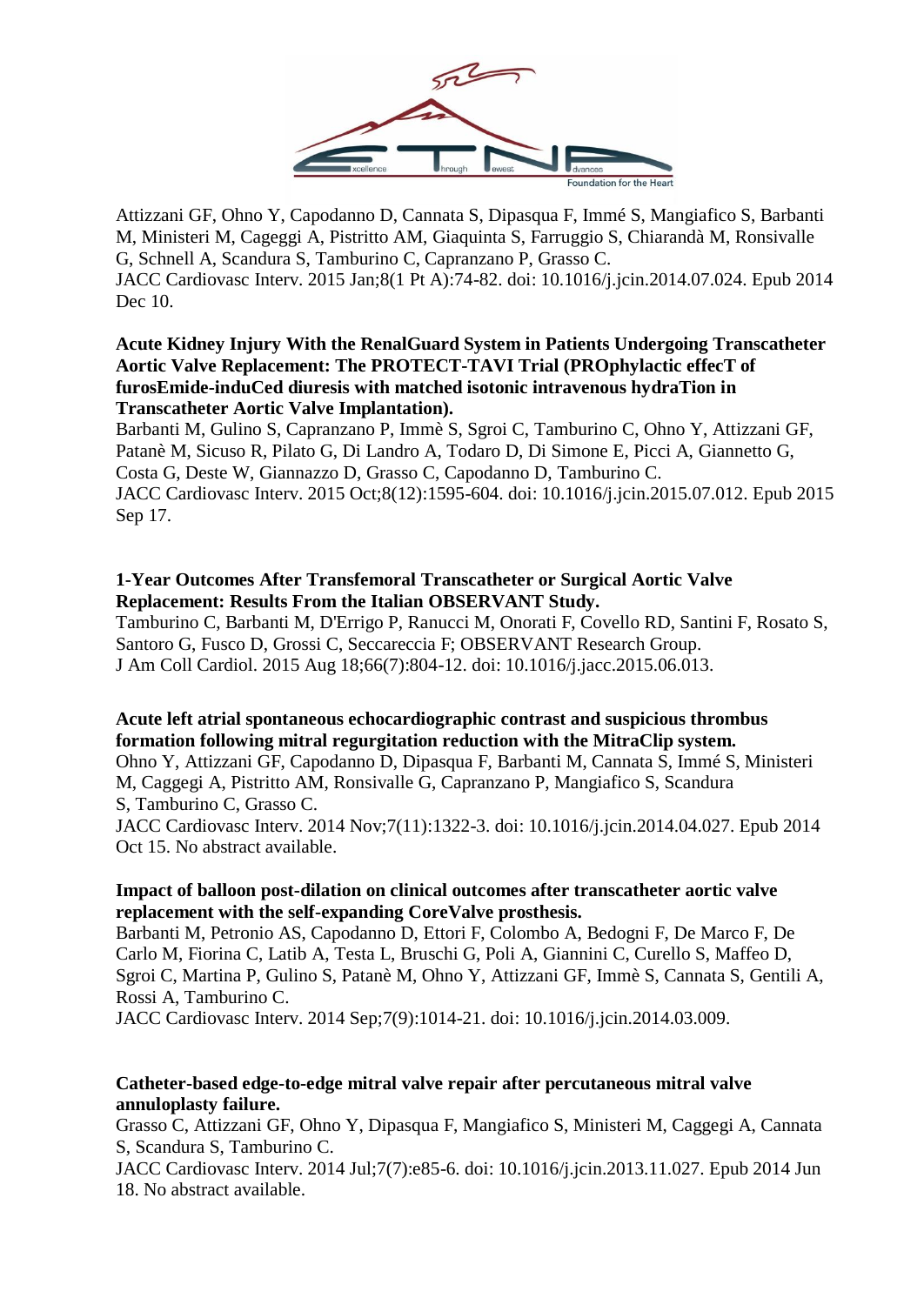

**[Association of tricuspid regurgitation with clinical and echocardiographic outcomes after](https://www.ncbi.nlm.nih.gov/pubmed/24939944)  [percutaneous mitral valve repair with the MitraClip System: 30-day and 12-month follow](https://www.ncbi.nlm.nih.gov/pubmed/24939944)[up from the GRASP Registry.](https://www.ncbi.nlm.nih.gov/pubmed/24939944)**

Ohno Y, Attizzani GF, Capodanno D, Cannata S, Dipasqua F, Immé S, Barbanti M, Ministeri M, Caggegi A, Pistritto AM, Chiarandà M, Ronsivalle G, Giaquinta S, Farruggio S, Mangiafico S, Scandura S, Tamburino C, Capranzano P, Grasso C.

Eur Heart J Cardiovasc Imaging. 2014 Nov;15(11):1246-55. doi: 10.1093/ehjci/jeu114. Epub 2014 Jun 17.

#### **[Spontaneous coronary artery dissection.](https://www.ncbi.nlm.nih.gov/pubmed/24861255)**

Giacoppo D, Capodanno D, Dangas G, Tamburino C. Int J Cardiol. 2014 Jul 15;175(1):8-20. doi: 10.1016/j.ijcard.2014.04.178. Epub 2014 Apr 26. Review.

#### **[A simple risk tool \(the OBSERVANT score\) for prediction of 30-day mortality after](https://www.ncbi.nlm.nih.gov/pubmed/24837264)  [transcatheter aortic valve replacement.](https://www.ncbi.nlm.nih.gov/pubmed/24837264)**

Capodanno D, Barbanti M, Tamburino C, D'Errigo P, Ranucci M, Santoro G, Santini F, Onorati F, Grossi C, Covello RD, Capranzano P, Rosato S, Seccareccia F; OBSERVANT Research Group.

Am J Cardiol. 2014 Jun 1;113(11):1851-8. doi: 10.1016/j.amjcard.2014.03.014. Epub 2014 Mar 18.

## **[Mechanisms, pathophysiology, and clinical aspects of incomplete stent apposition.](https://www.ncbi.nlm.nih.gov/pubmed/24530675)**

Attizzani GF, Capodanno D, Ohno Y, Tamburino C.

J Am Coll Cardiol. 2014 Apr 15;63(14):1355-67. doi: 10.1016/j.jacc.2014.01.019. Epub 2014 Feb 13. Review.

#### **[Different impact of sex on baseline characteristics and major periprocedural outcomes of](https://www.ncbi.nlm.nih.gov/pubmed/23856202)  [transcatheter and surgical aortic valve interventions: Results of the multicenter Italian](https://www.ncbi.nlm.nih.gov/pubmed/23856202)  [OBSERVANT Registry.](https://www.ncbi.nlm.nih.gov/pubmed/23856202)**

Onorati F, D'Errigo P, Barbanti M, Rosato S, Covello RD, Maraschini A, Ranucci M, Santoro G, Tamburino C, Grossi C, Santini F, Menicanti L, Seccareccia F; OBSERVANT Research Group.

J Thorac Cardiovasc Surg. 2014 May;147(5):1529-39. doi: 10.1016/j.jtcvs.2013.05.039. Epub 2013 Jul 13.

### **[Antithrombotic Strategies in Valvular and Structural Heart Disease Interventions:](https://www.ncbi.nlm.nih.gov/pubmed/28582190)  [Current Status and Future Directions.](https://www.ncbi.nlm.nih.gov/pubmed/28582190)**

Capodanno D, Tamburino C.

Interv Cardiol Clin. 2013 Oct;2(4):635-642. doi: 10.1016/j.iccl.2013.05.005. Epub 2013 Jul 11. Review.

**[Usefulness of the logistic clinical SYNTAX score for predicting 1-year mortality in](https://www.ncbi.nlm.nih.gov/pubmed/23592634)  [patients undergoing percutaneous coronary intervention of the left main coronary artery.](https://www.ncbi.nlm.nih.gov/pubmed/23592634)**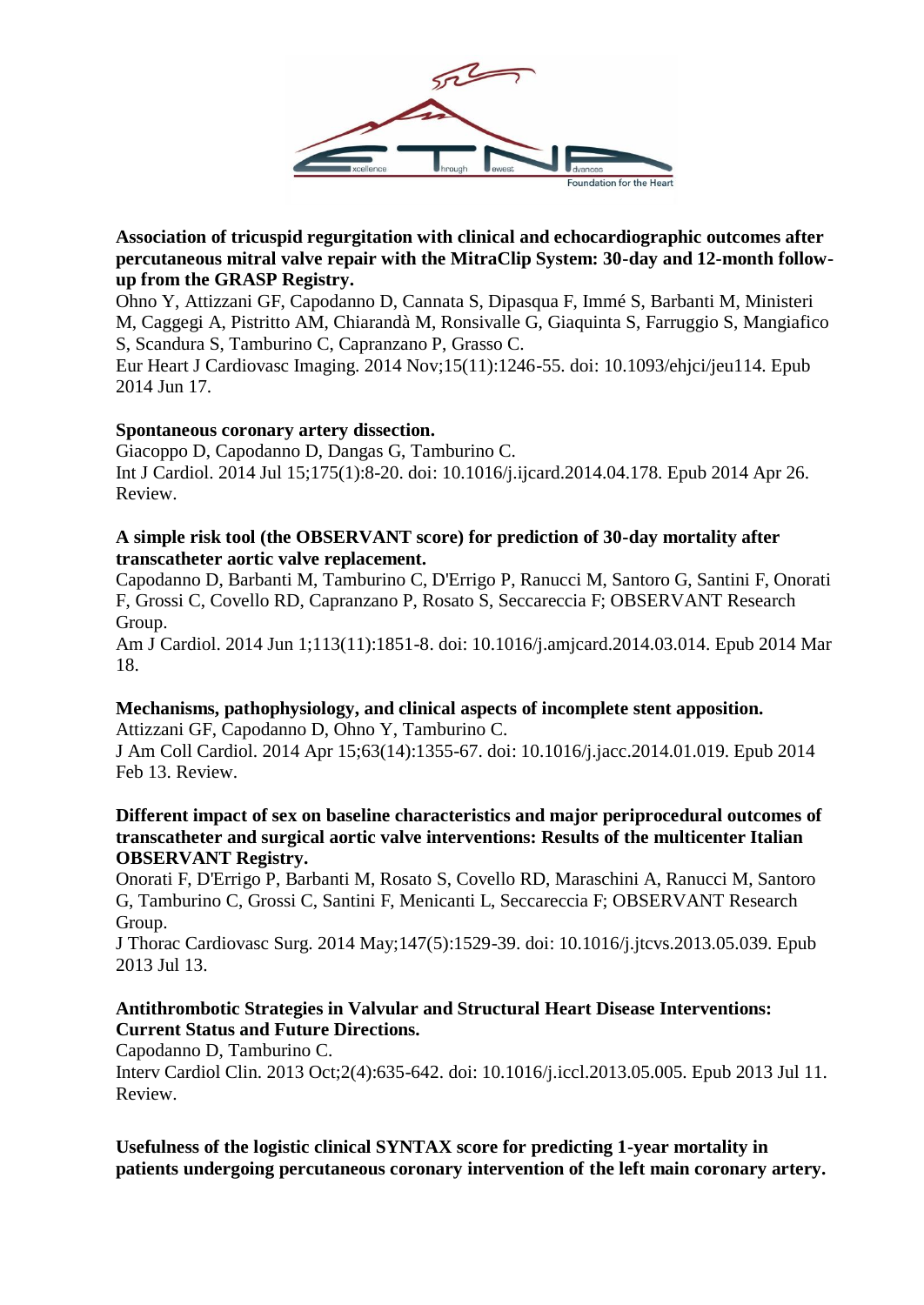

Capodanno D, Giacoppo D, Dipasqua F, Miccichè E, Licitra C, Di Salvo ME, Francaviglia B, Grasso C, La Manna A, Sgroi C, Tamburino C.

Catheter Cardiovasc Interv. 2013 Oct 1;82(4):E446-52. doi: 10.1002/ccd.24944. Epub 2013 Jun 3.

#### **[Objectifying the impact of incomplete revascularization by repeat angiographic risk](https://www.ncbi.nlm.nih.gov/pubmed/22936604)  [assessment with the residual SYNTAX score after left main coronary artery percutaneous](https://www.ncbi.nlm.nih.gov/pubmed/22936604)  [coronary intervention.](https://www.ncbi.nlm.nih.gov/pubmed/22936604)**

Capodanno D, Chisari A, Giacoppo D, Bonura S, Lavanco V, Capranzano P, Caggegi A, Ministeri M, Tamburino C.

Catheter Cardiovasc Interv. 2013 Sep 1;82(3):333-40. doi: 10.1002/ccd.24642. Epub 2013 Apr 8.

#### **[Novel oral anticoagulants versus warfarin in non-valvular atrial fibrillation: a meta](https://www.ncbi.nlm.nih.gov/pubmed/22494863)[analysis of 50,578 patients.](https://www.ncbi.nlm.nih.gov/pubmed/22494863)**

Capodanno D, Capranzano P, Giacchi G, Calvi V, Tamburino C. Int J Cardiol. 2013 Aug 20;167(4):1237-41. doi: 10.1016/j.ijcard.2012.03.148. Epub 2012 Apr 10.

**Unraveling the EXCEL: Promises and challenges of the next trial of left main percutaneous coronary intervention.** Capodanno D, Tamburino C. Int J Cardiol. 2012 Apr 5;156(1):1-3.

**Quality of life following percutaneous mitral valve repair with the MitraClip System**. Ussia GP, Cammalleri V, Sarkar K, Scandura S, Immè S, Pistritto AM, Caggegi A, Chiarandà M, Mangiafico S, Barbanti M, Scarabelli M, Mulè M, Aruta P, Tamburino C. Int J Cardiol. 2012 Mar 8;155(2):194-200.

**Early- and mid-term outcomes of transcatheter aortic valve implantation in patients with logistic EuroSCORE less than 20%: a comparative analysis between different risk strata** . Tamburino C, Barbanti M, Capodanno D, Sarkar K, Cammalleri V, Scarabelli M, Mulè M, Immè S, Aruta P, Ussia GP..Catheter Cardiovasc Interv. 2012 Jan 1;79(1):132-40.

**Core valve embolization: Technical challenges and management.** Sarkar K, Ussia G, Tamburino C. Catheter Cardiovasc Interv. 2012 Apr 1;79(5):777-82.

**[Long-term clinical and angiographic results of Sirolimus-Eluting Stent in Complex](https://www.ncbi.nlm.nih.gov/pubmed/22004600)  [Coronary Chronic Total Occlusion Revascularization: the SECTOR registry.](https://www.ncbi.nlm.nih.gov/pubmed/22004600)** Galassi AR, Tomasello SD, Costanzo L, Campisano MB, Barrano G, Tamburino C. J Interv Cardiol. 2011 Oct;24(5):426-36. doi: 10.1111/j.1540-8183.2011.00648.x.

**[Percutaneous coronary intervention versus coronary artery bypass graft surgery in left](https://www.ncbi.nlm.nih.gov/pubmed/21939824)  [main coronary artery disease: a meta-analysis of randomized clinical data.](https://www.ncbi.nlm.nih.gov/pubmed/21939824)** Capodanno D, Stone GW, Morice MC, Bass TA, Tamburino C. J Am Coll Cardiol. 2011 Sep 27;58(14):1426-32. doi: 10.1016/j.jacc.2011.07.005.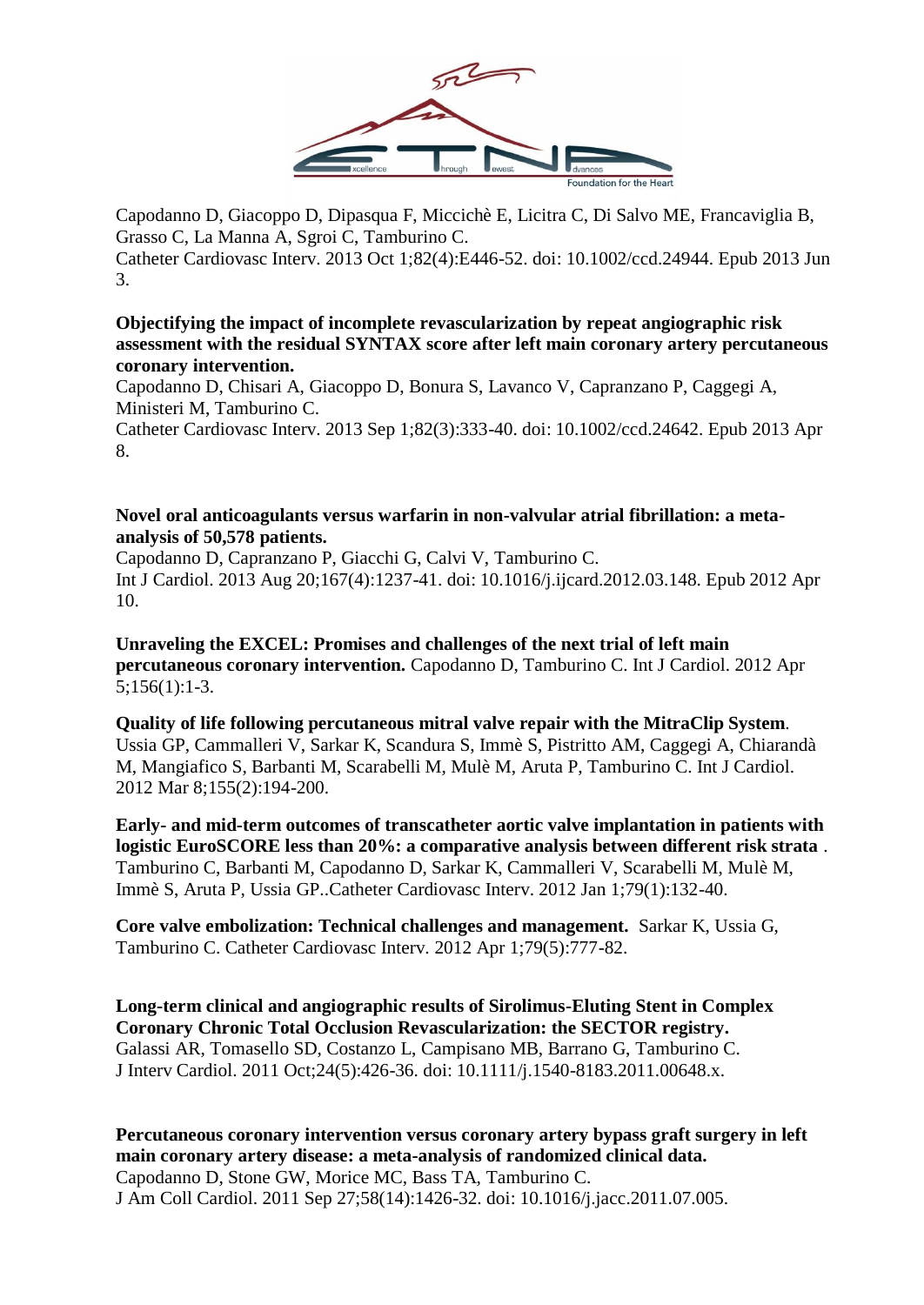

**[Aortic valve perforation during aortic valvuloplasty: Identification and strategies for](https://www.ncbi.nlm.nih.gov/pubmed/21413122)  [prevention.](https://www.ncbi.nlm.nih.gov/pubmed/21413122)**

Ussia GP, Sarkar K, Tamburino C.

Catheter Cardiovasc Interv. 2011 May 1;77(6):876-80. doi: 10.1002/ccd.22868. Epub 2011 Mar 16.

**Cardiovascular magnetic resonance for the assessment of patients undergoing transcatheter aortic valve implantation: a pilot study.** La Manna A, Sanfilippo A, Capodanno D, Salemi A, Polizzi G, Deste W, Cincotta G, Cadoni A, Marchese A, Figuera M, Ussia GP, Pittalà R, Privitera C, Tamburino C. J Cardiovasc Magn Reson. 2011 Dec 27;13:82. doi: 10.1186/1532-429X-13-82.

**Platelet function profiles in the elderly: results of a pharmacodynamic study in patients on clopidogrel therapy and effects of switching to prasugrel 5 mg in patients with high platelet reactivity.** Capranzano P, Tamburino C, Capodanno D, Miccichè E, D'Urso L, Calvi V, Angiolillo DJ, Tamburino C. Thromb Haemost. 2011 Dec;106(6):1149-57. Epub 2011 Oct 20.

**[Management of severe stenosis controversies and promises].** Barbanti M, Capodanno D, Ussia GP, Tamburino C.. Recenti Prog Med. 2011 Oct;102(10):374-9. doi: 10.1701/955.10450.

**Transcatheter aortic valve implantation: are we ready? If so, for which patients? Is it sustainable? The interventional cardiologist's point of view** . Barbanti M, Ussia GP, Tamburino C. .G Ital Cardiol (Rome). 2011 Oct;12(10):675-7. doi: 10.1714/945.10353

**Percutaneous coronary intervention versus coronary artery bypass graft surgery in left main coronary artery disease: a meta-analysis of randomized clinical data**. Capodanno D, Stone GW, Morice MC, Bass TA, Tamburino C. J Am Coll Cardiol. 2011 Sep 27;58(14):1426- 32.

**Quality-of-life in elderly patients one year after transcatheter aortic valve implantation for severe aortic stenosis**. Ussia GP, Barbanti M, Cammalleri V, Scarabelli M, Mulè M, Aruta P, Pistritto AM, Immè S, Capodanno D, Sarkar K, Gulino S, Tamburino C. EuroIntervention. 2011 Sep;7(5):573-9. doi: 10.4244/EIJV7I5A93.

**A focused update on emerging prognostic determinants in distal left main percutaneous coronary intervention.** Capodanno D, Calvi V, Tamburino C. Int J Cardiol. 2011 Sep 12. [Epub ahead of print]

**Dual antiplatelet therapy versus aspirin alone in patients undergoing transcatheter aortic valve implantation.** Ussia GP, Scarabelli M, Mulè M, Barbanti M, Sarkar K, Cammalleri V, Immè S, Aruta P, Pistritto AM, Gulino S, Deste W, Capodanno D, Tamburino C. Am J Cardiol. 2011 Dec 15;108(12):1772-6.

**Clinical pharmacotherapy and drug development for pulmonary arterial hypertension**. Mulè M, Scarabelli M, Capodanno D, Ussia GP, Tamburino C. Recent Pat Cardiovasc Drug Discov. 2011 Sep;6(3):180-8.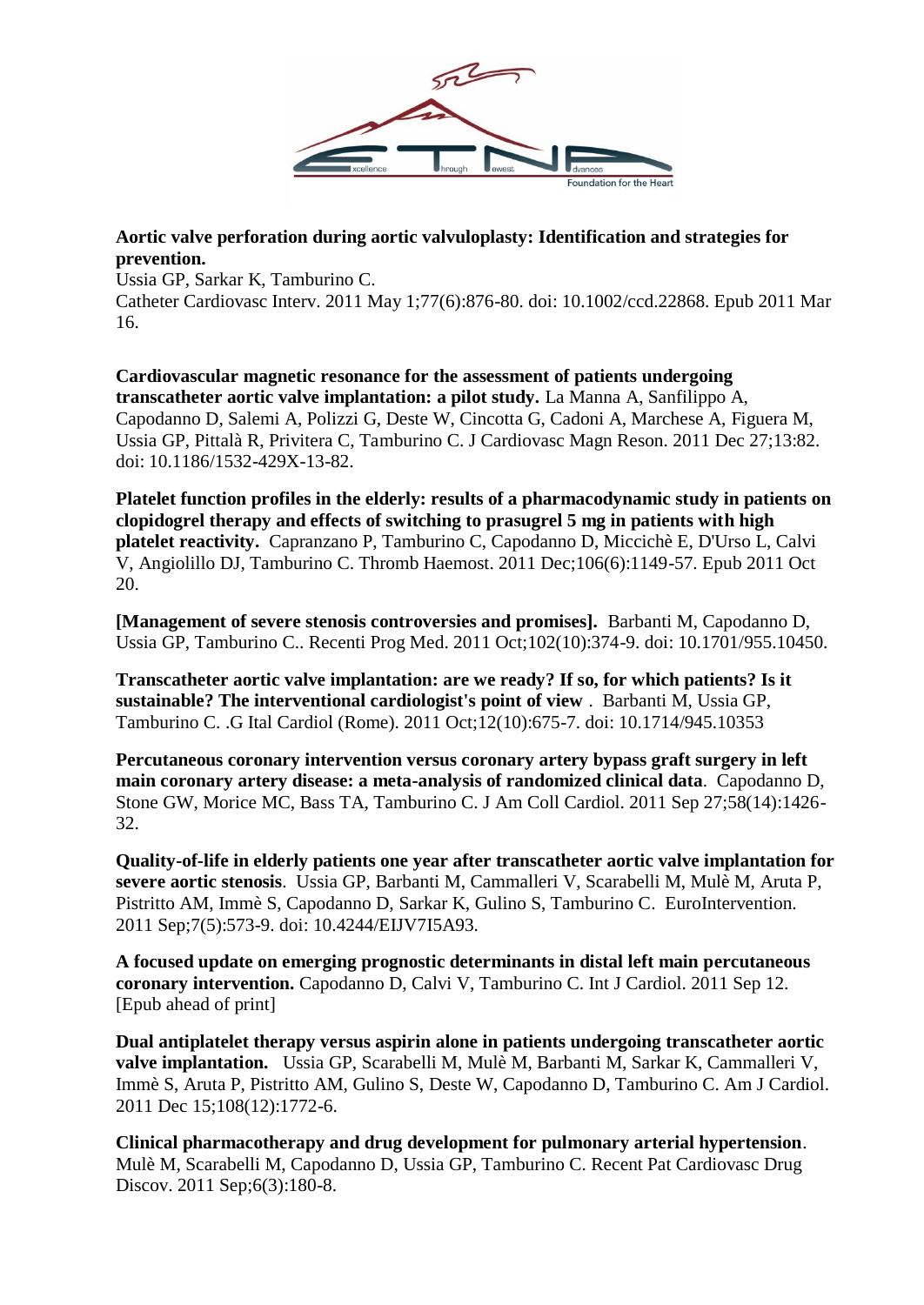

**Percutaneous treatment of aortic stenosis and mitral regurgitation in the same patient: first human cases description**. Barbanti M, Ussia GP, Tamburino C. Catheter Cardiovasc Interv. 2011 Oct 1;78(4):650-5.

**Daytime sleepiness does not predict sleep apnoea in patients with coronary artery disease.** Capodanno D, Cumbo M, Marchese A, Salemi A, Quartarone L, Benvenuto E, Santonoceto L, Galseran C, Distefano SM, Calvi V, Tamburino C. Int J Cardiol. 2011 Sep 1;151(2):248-50.

**A post-hoc analysis of the CUSTOMIZE Registry on the differential impact of EuroSCORE and SYNTAX score in left main patients with intermediate Global Risk**. Capodanno D, Capranzano P, Tamburino C. Int J Cardiol. 2011 Jul 1;150(1):116-7.

**Antiplatelet and anticoagulant therapy in elderly patients**] Capodanno D, Angiolillo DJ, Tamburino C. G Ital Cardiol (Rome). 2011 Mar;12(3):186-97.

**Transcatheter aortic valve implantation for severe aortic regurgitation in a stentless bioprosthetic valve with the Core Valve revalving system-technical tips and role of the Accutrak system. S**arkar K, Ussia GP, Tamburino C. Catheter Cardiovasc Interv. 2011 Sep 1;78(3):485-90

**Validating the EXCEL hypothesis: a propensity score matched 3-year comparison of percutaneous coronary intervention versus coronary artery bypass graft in left main patients with SYNTAX score ≤32.** Capodanno D, Caggegi A, Capranzano P, Cincotta G, Miano M, Barrano G, Monaco S, Calvo F, Tamburino C. Catheter Cardiovasc Interv. 2011 Jun 1;77(7):936-43.

**Comparison of one-year outcomes of percutaneous coronary intervention versus coronary artery bypass grafting in patients with unprotected left main coronary artery disease and acute coronary syndromes (from the CUSTOMIZE Registry).** Caggegi A, Capodanno D, Capranzano P, Chisari A, Ministeri M, Mangiameli A, Ronsivalle G, Ricca G, Barrano G, Monaco S, Di Salvo ME, Tamburino C. Am J Cardiol. 2011 Aug 1;108(3):355-9.

**Trans catheter aortic valve implantation with core valve revalving system in uncoiled (horizontal) aorta. Overcoming anatomical and technical challenges for successful deployment**. Sarkar K, Ussia GP, Tamburino C. Catheter Cardiovasc Interv. 2011 Nov 15;78(6):964-9.

**Global risk classification and clinical SYNTAX (synergy between percutaneous coronary intervention with TAXUS and cardiac surgery) score in patients undergoing percutaneous or surgical left main revascularization**. Capodanno D, Caggegi A, Miano M, Cincotta G, Dipasqua F, Giacchi G, Capranzano P, Ussia G, Di Salvo ME, La Manna A, Tamburino C. JACC Cardiovasc Interv. 2011 Mar;4(3):287-97.

**Novel drug-eluting stents in the treatment of de novo coronary lesions.** Capodanno D, Dipasqua F, Tamburino C. Vasc Health Risk Manag. 2011;7:103-18.

**Aortic valve perforation during aortic valvuloplasty: Identification and strategies for prevention**. Ussia GP, Sarkar K, Tamburino C. Catheter Cardiovasc Interv. 2011 May 1;77(6):876-80.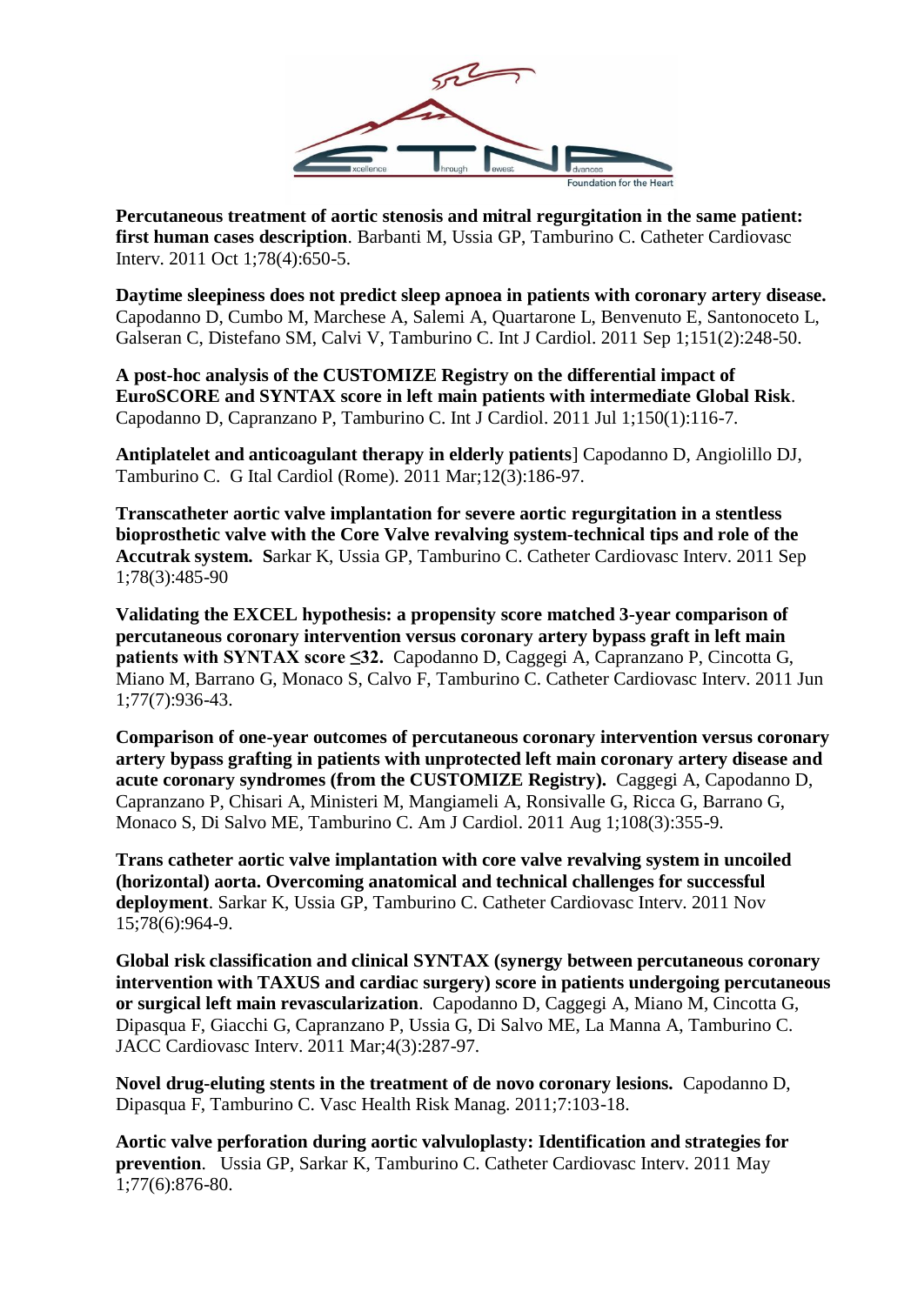

**Integrating the Synergy between percutaneous coronary intervention with Taxus and Cardiac Surgery (SYNTAX) score into practice: use, pitfalls, and new directions** . Capodanno D, Tamburino C. .Am Heart J. 2011 Mar;161(3):462-70.

**The valve-in-valve technique for treatment of aortic bioprosthesis malposition an analysis of incidence and 1-year clinical outcomes from the italian CoreValve registry**. Ussia GP, Barbanti M, Ramondo A, Petronio AS, Ettori F, Santoro G, Klugmann S, Bedogni F, Maisano F, Marzocchi A, Poli A, Napodano M, Tamburino C. J Am Coll Cardiol. 2011 Mar 1;57(9):1062-8.

**Impact of diabetes mellitus on long-term follow-up of percutaneous coronary intervention based on clinical presentation of coronary artery disease.** Ruperto C, Capodanno D, Blundo A, Capranzano P, Sanfilippo A, Caggegi A, Bucalo R, Giaimo V, Tamburino C. J Cardiovasc Med (Hagerstown). 2011 Jun;12(6):405-10.

**The optimal pharmacological formula for percutaneous coronary intervention**. Capodanno D, Tamburino C, Dangas G. Expert Opin Pharmacother. 2011 May;12(7):1075-86.

**Incidence and predictors of early and late mortality after transcatheter aortic valve implantation in 663 patients with severe aortic stenosis**. Tamburino C, Capodanno D, Ramondo A, Petronio AS, Ettori F, Santoro G, Klugmann S, Bedogni F, Maisano F, Marzocchi A, Poli A, Antoniucci D, Napodano M, De Carlo M, Fiorina C, Ussia GP. Circulation. 2011 Jan 25;123(3):299-308. Epub 2011 Jan 10.

**Impact of drug-eluting stents and diabetes mellitus in patients with coronary bifurcation lesions: a survey from the Italian Society of Invasive Cardiology**. Capodanno D, Tamburino C, Sangiorgi GM, Romagnoli E, Colombo A, Burzotta F, Gasparini GL, Bolognese L, Paloscia L, Rubino P, Sardella G, Briguori C, Ettori F, Franco G, Di Girolamo D, Sheiban I, Piatti L, Greco C, Petronio AS, Loi B, Lyoi E, Benassi A, Patti A, Gaspardone A, De Servi S; I-BIGIS Study Group. Circ Cardiovasc Interv. 2011 Feb 1;4(1):72-9. Epub 2011 Jan 4.

**Cyphering the statistical and clinical significance of prasugrel in the TRITON-TIMI 38 trial.** Capodanno D, Tamburino C. Int J Cardiol. 2011 Jan 21;146(2):242-3.

**[Recanalization of complex coronary chronic total occlusions using high-frequency](https://www.ncbi.nlm.nih.gov/pubmed/20236212)  [vibrational energy CROSSER catheter as first-line therapy: a single center experience.](https://www.ncbi.nlm.nih.gov/pubmed/20236212)** Galassi AR, Tomasello SD, Costanzo L, Campisano MB, Marzà F, Tamburino C. J Interv Cardiol. 2010 Apr;23(2):130-8. doi: 10.1111/j.1540-8183.2010.00526.x. Epub 2010 Mar 4.

#### **[Mid-term follow-up after retrograde recanalization of chronically occluded saphenous](https://www.ncbi.nlm.nih.gov/pubmed/20151140)  [vein graft.](https://www.ncbi.nlm.nih.gov/pubmed/20151140)**

Galassi AR, Tomasello SD, Costanzo L, Tamburino C. Clin Res Cardiol. 2010 Apr;99(4):257-9. doi: 10.1007/s00392-010-0119-9. Epub 2010 Feb 12.

**[Transcatheter aortic valve implantation: what has been done and what is going to be done.](https://www.ncbi.nlm.nih.gov/pubmed/20014989)** Tamburino C, Barbanti M, Capodanno D, Ussia GP. Future Cardiol. 2010 Jan;6(1):83-95. doi: 10.2217/fca.09.53. Review.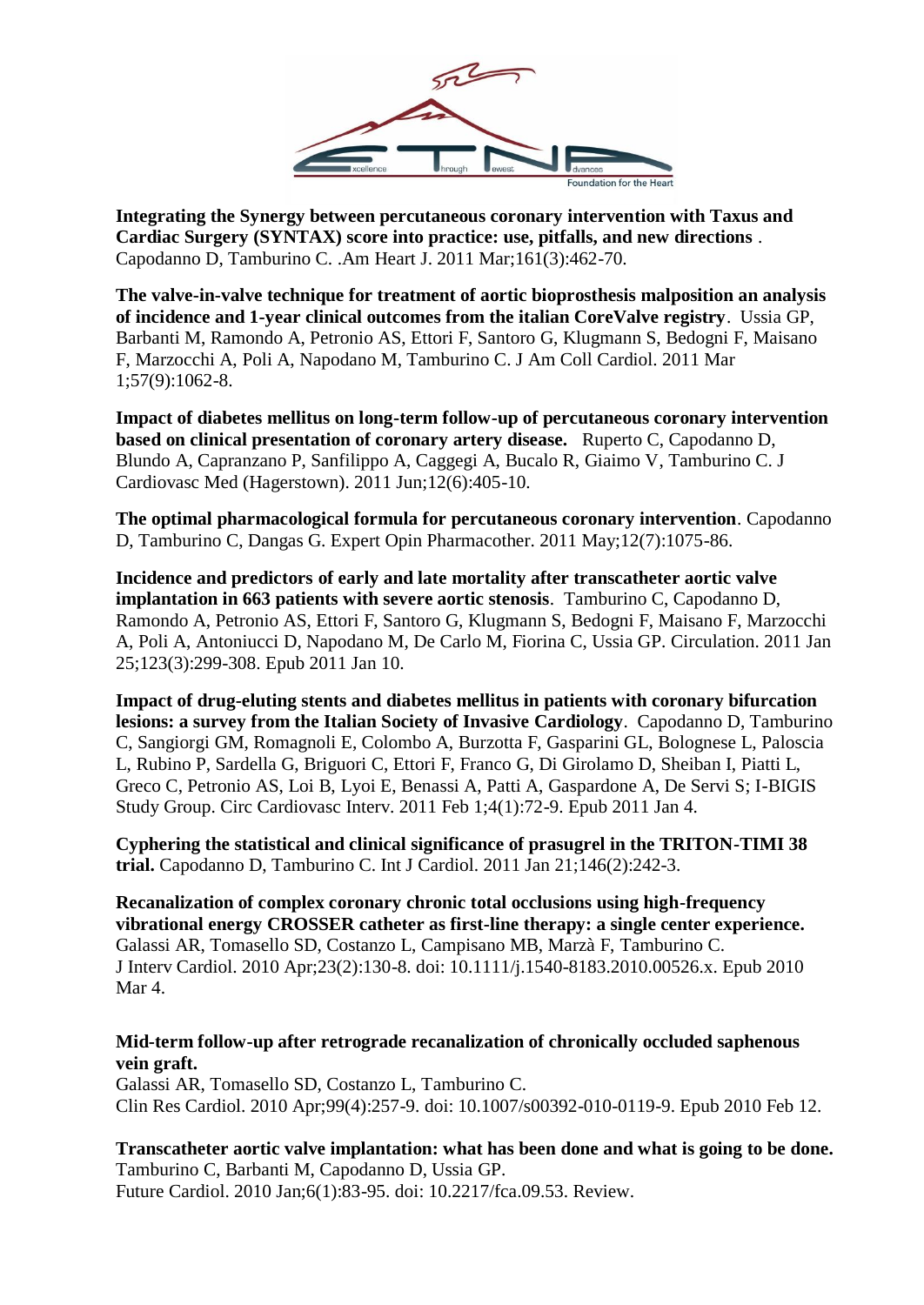

**EuroSCORE refines the predictive ability of SYNTAX score in patients undergoing left main percutaneous coronary intervention.** Capodanno D, Miano M, Cincotta G, Caggegi A, Ruperto C, Bucalo R, Sanfilippo A, Capranzano P, Tamburino C. Am Heart J 2010;159:103-9

**Transcatheter Aortic Valve Implantation: what has been done and what is going to do.** Tamburino C, Barbanti M, Capodanno D, Ussia GP. Future Cardiology 2010;6:83-95

**Sirolimus versus paclitaxel-eluting stents in small coronary vessels: long-term outcomes from a single-center registry.** Bucalo R, Capranzano P, Conti G, Capodanno D, Ruperto C, Blundo A, Caggegi A, Tamburino C, Sanfilippo A, Tamburino C. J Cardiovasc Med. 2010;11:365-8.

**[Clinical Development of Selective Anticoagulants: A State of the Art.](http://www.ncbi.nlm.nih.gov/pubmed/20199386)** Capranzano P, Capodanno D, Tamburino C. Rev Recent Clin Trials. 2010. [Epub ahead of print]

**Feasibility of percutaneous transcatheter mitral valve repair with the MitraClip(R) system using conscious sedation.** Ussia GP, Barbanti M, Tamburino C. Catheter Cardiovasc Interv. 2010 [Ahead of print]

**Routine versus selective coronary artery bypass for left main coronary artery revascularization: the Appraise a CUSTOMIZEd strategy for left main revascularization (CUSTOMIZE) study.** Tamburino C, Capodanno D, Di Salvo ME, Caggegi A, Tomasello SD, Cincotta G, Miano M, Petralia A, Varone E, Patanè M, Tamburino C, Tolaro S, Patanè L, Calafiore AM. Int J Cardiol 2010 Ahead of print.

**Epidemiology and clinical impact of different anatomical phenotypes of left main coronary artery.** Capodanno D, DI Salvo ME, Seminara D, Caggegi A, Barrano GB, Tagliareni F, Dipasqua F, Tamburino C Heart and Vessels 2010 [Ahead of print]

**Surgical thromboembolectomy for a massive pulmonary embolism after several venous thromboembolic episodes caused by congenital antithrombin iii deficiency: report of a case.** Scandura S, Mangiafico S, Capodanno D, Varone E, Castello C, Tamburino C, Calafiore AM. J Cardiovasc Surg 2010 Ahead of print

**Post procedural management of patients after transcatheter aortic valve implantation procedure with self-expanding bioprosthesis.** Ussia GP, Scarabelli M, Mulè M, Barbanti M, Cammalleri V, Immè S, Aruta P, Pistritto AM, Carbonaro A, Deste W, Sciuto P, Licciardello G, Calvi V, Tamburino C. Catheter Cardiovasc Interv. 2010 Apr 29. [Epub ahead of print] No abstract available. PMID: 20506545